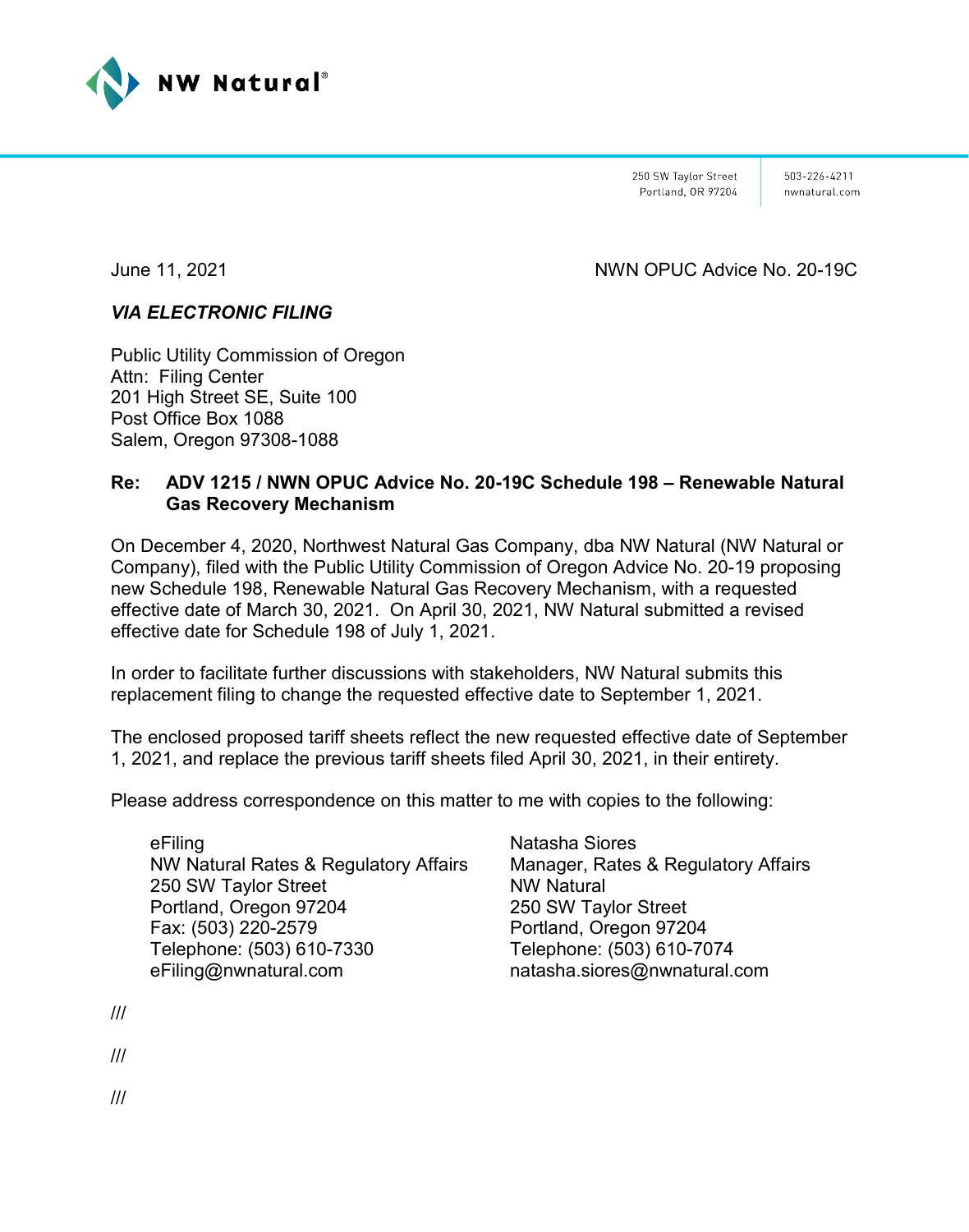Public Utility Commission of Oregon NWN OPUC Advice No. 20-19C June 11, 2021; Page 2

Respectfully submitted,

*/s/ Zachary Kravitz*

Zachary Kravitz Director, Rates & Regulatory Affairs NW Natural 250 SW Taylor Street Portland, Oregon 97204 (503) 610-7617 zachary.kravitz@nwnatural.com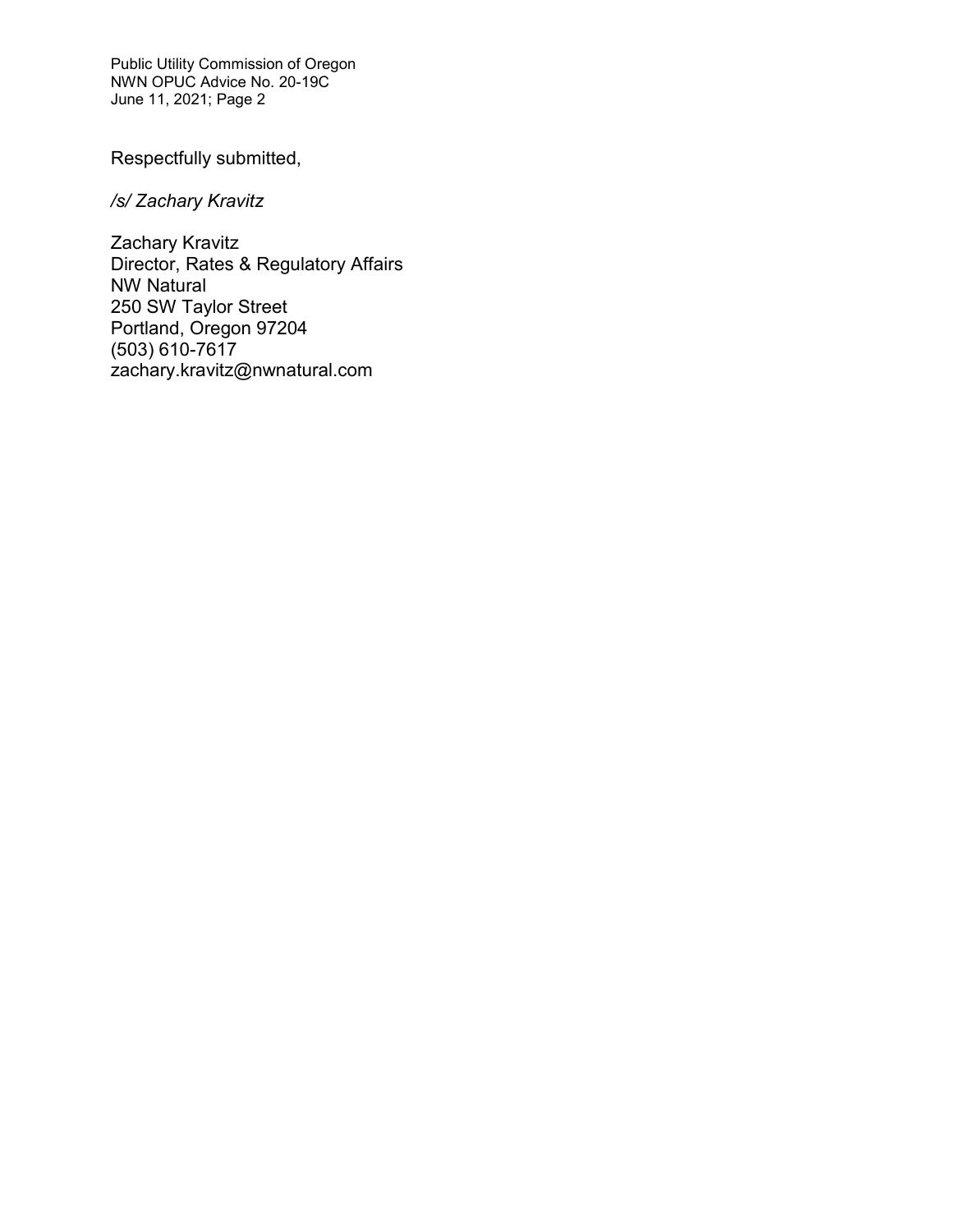# **SCHEDULE 198 RENEWABLE NATURAL GAS ADJUSTMENT MECHANISM**

#### **PURPOSE:**

The purpose of this Schedule is to identify adjustments to rates in the Rate Schedules listed below for the recovery of the revenue requirement of qualified investments, as defined by ORS 757.392(5), in renewable natural gas (RNG) infrastructure.

This adjustment mechanism will recover the revenue requirement associated with the prudently incurred qualified investments that contribute to the Company meeting the targets set forth in ORS 757.396. For purposes of this Schedule, "qualified investment" has the meaning given that term in ORS 757.392. This Adjustment Schedule is implemented as an automatic adjustment clause as provided for under ORS 757.210 and Oregon Senate Bill 98 (2019) codified as ORS 757.396.

## **APPLICABLE:**

To Sales Service Customers on the Rate Schedules of this Tariff listed below:

| Rate Schedule 2  | Rate Schedule 31 |
|------------------|------------------|
| Rate Schedule 3  | Rate Schedule 32 |
| Rate Schedule 27 |                  |

### **Application to Rates:**

The Base Adjustment in the applicable Rate Schedules include the following adjustment:

|                                                   |                     | Effective Date:  |
|---------------------------------------------------|---------------------|------------------|
| Schedule 198 ongoing                              | \$0,00000 per therm | November 1, 20xx |
| Schedule 198 amortization of RNG Project Deferral | \$0,00000 per therm | November 1, 20xx |
| Total Schedule 198 adjustment                     | \$0.00000 per therm |                  |

#### **SPECIAL CONDITIONS:**

1. The Company will file this Schedule by August 1 of each year as necessary to update all charges already included on this schedule as needed. Updating of charges will include updating for the relevant vintage of the revenue requirement for previously included investments and a true-up for actual costs and volumes of previously included costs. This updating of charges will be supported by a deferral application (Schedule 198 Deferral) that will apply to costs recovered through this Schedule 198. The amortization of the Schedule 198 Deferral amount will not be subject to the provisions of ORS 757.259(5).

(continue to Sheet 198-2)

Issued June 11, 2021 Effective with service on NWN OPUC Advice No. 20-19C and after September 1, 2021

(N)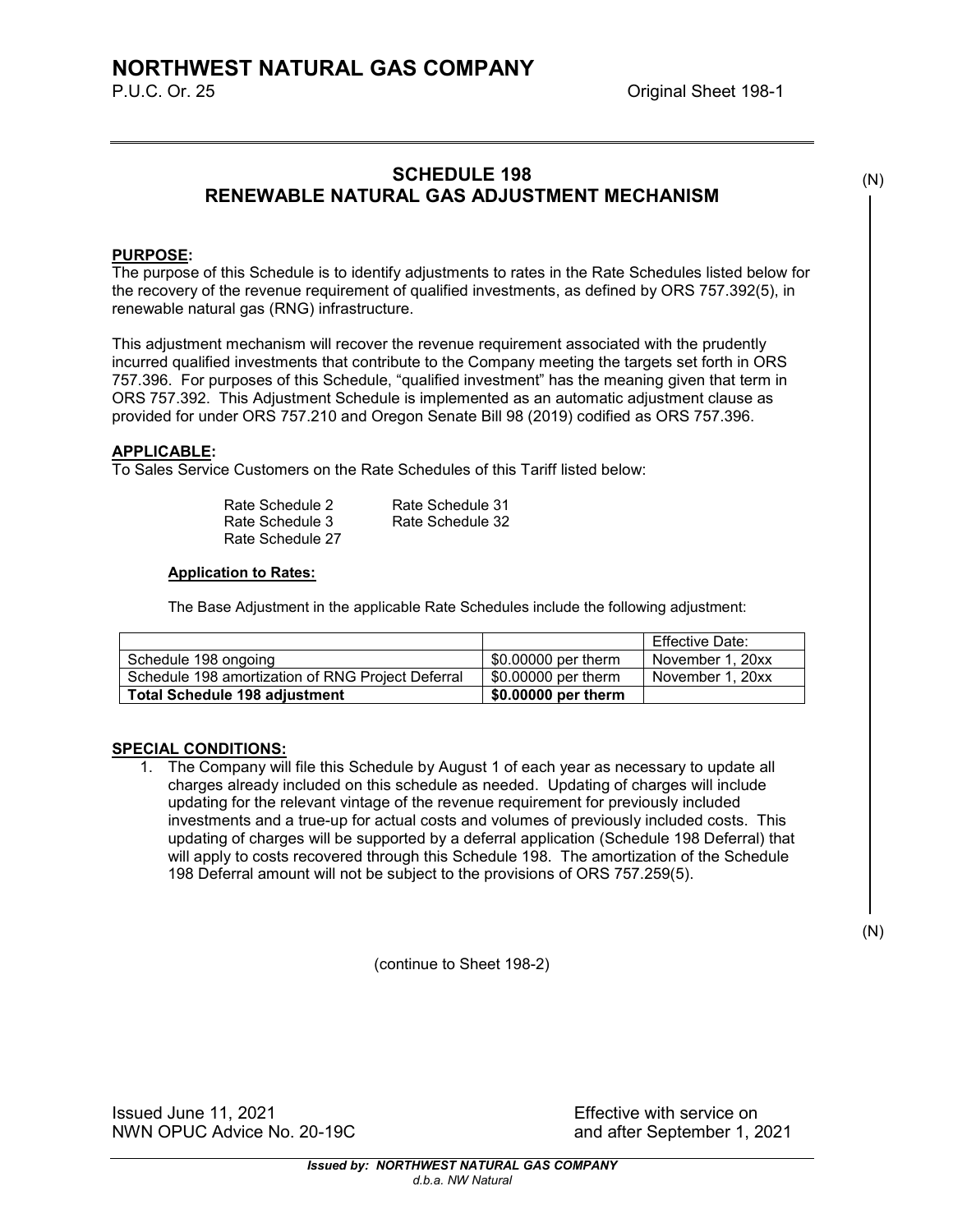# **SCHEDULE 198 RENEWABLE NATURAL GAS ADJUSTMENT MECHANISM**

(continued)

- 2. In addition, the Company will file this Schedule as necessary for proposed charges relating to new qualified investments in anticipation of the expected in-service date of the RNG project and providing time for stakeholder review. When the Company anticipates that a new qualified investment will commence operation, the Company may file a deferral request by the in-service date (RNG Project Deferral). The RNG Project Deferral will include any start-up operating and maintenance costs incurred prior to the project being placed in service and the revenue requirements of the qualified investment beginning on the project's in-service date. Amounts will be deferred until the qualified investment can be placed in base rate adjustment under Schedule 198. NW Natural will make a filing to amortize these deferred amounts under this Schedule 198. The amortization of the RNG Project Deferral amount will not be subject to the provisions of ORS 757.259(5).
- 3. The Company will provide in its Schedule 198 RNG project application filings a draft procedural schedule to accommodate stakeholder review and feedback, and may also include a technical workshop, depending on the size and complexity of the RNG project.
- 4. NW Natural will change rates under this schedule concurrent with annual Purchased Gas Adjustment on November 1, except in the event NW Natural can demonstrate it is in the public interest to propose an alternative rate effective date.
- 5. NW Natural will propose a cost allocation methodology consistent with ORS 757.390 through ORS 757.398
- 6. For purposes of this Schedule, only applications for RNG Project(s) exceeding \$5 million individually or in aggregate will be eligible for recovery under this mechanism.
- 7. Within three years of the effective date of this tariff, NW Natural will convene a meeting with the parties in docket ADV 1215 to meet and confer in good faith regarding a comprehensive review of Schedule 198. Any changes in Schedule 198 as a result of this review would apply prospectively to new RNG projects.
- 8. The provisions listed in the special conditions above may be modified if approved by the Commission.

## **QUALIFIED INVESTMENT COST RECOVERY:**

The revenue requirement associated with qualified investments in RNG includes incremental depreciation expense, property and other taxes, return on investment, income taxes, operating and maintenance costs, and other costs relating to the Company's qualified investment. The capital structure and the cost of capital to be used in the calculation of return on rate base will be that adopted by the Commission in the Company's most recent general rate case.

(N)

(N)

(continue to Sheet 198-3)

Issued June 11, 2021 Effective with service on NWN OPUC Advice No. 20-19C and after September 1, 2021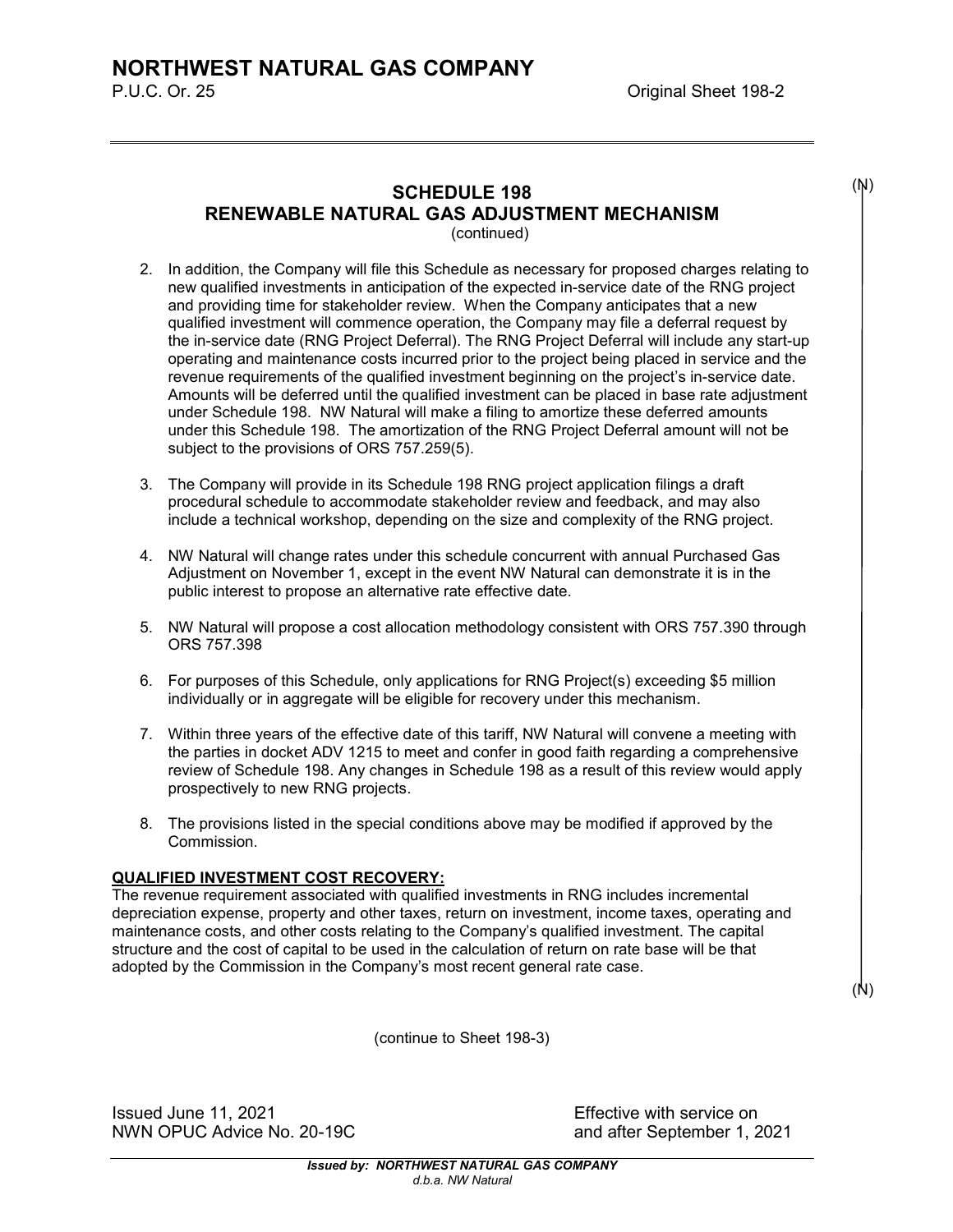# **SCHEDULE 198 RENEWABLE NATURAL GAS ADJUSTMENT MECHANISM**

(continued)

## **GENERAL TERMS:**

This Schedule is governed by the terms of this Schedule, the General Rules and Regulations contained in this Tariff, any other Schedules that by their terms or by the terms of this Schedule apply to service under this Schedule, and by all rules and regulations prescribed by regulatory authorities, as amended from time to time.

(N)

(N)

Issued June 11, 2021<br>
NWN OPUC Advice No. 20-19C<br>
and after September 1, 2021 NWN OPUC Advice No. 20-19C